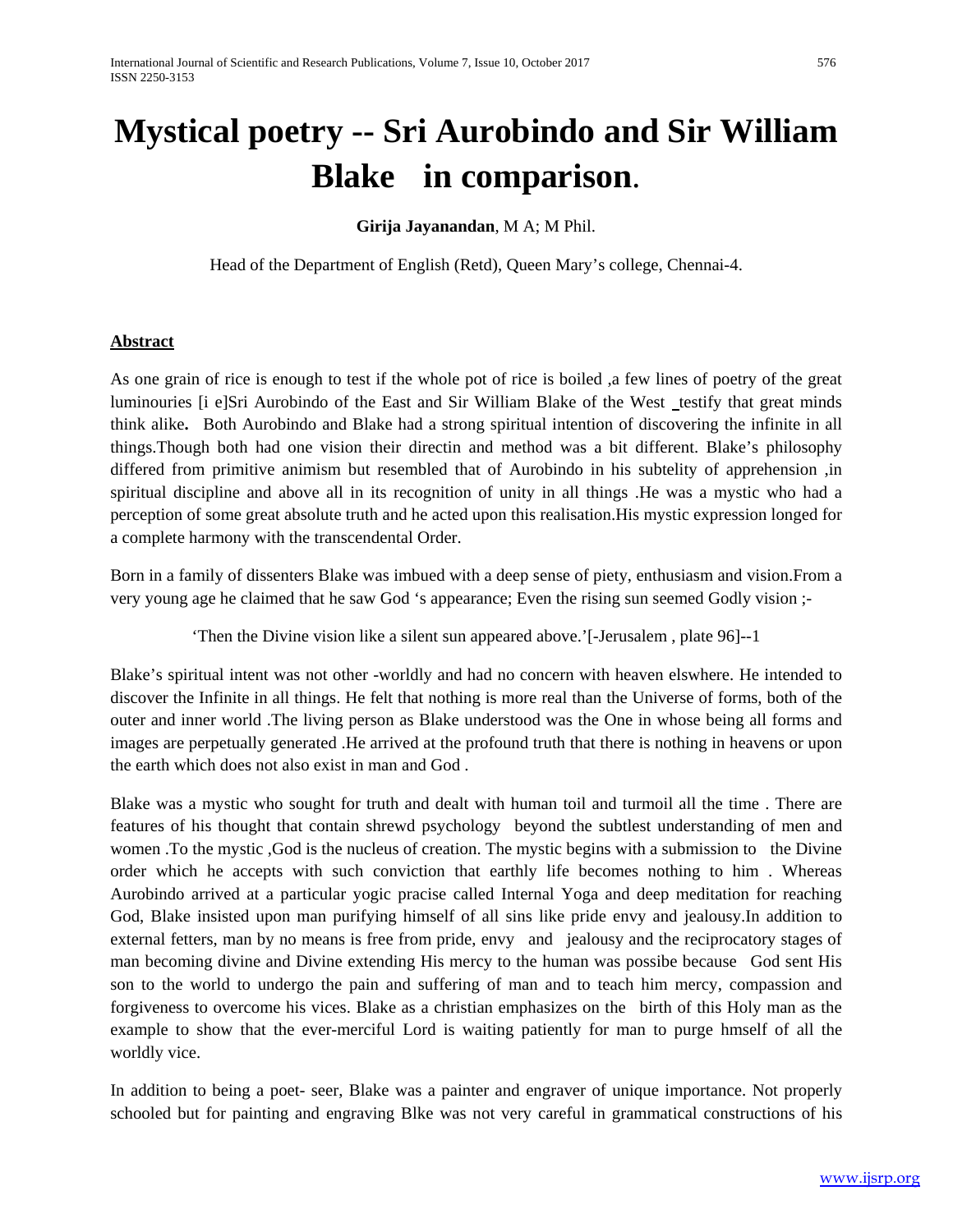sentences but nevertheless he was able to convey his experiences powerfully through his poetic and prosaic medium .His poems were greatly influenced by the spirits and visions he experienced and he even claimed that the spirits dictated his writings.

**Key words**: Aurobindo, Blake, mysticism, philosophy

#### **Mystical poetry -- Sri Aurobindo and Sir William Blake in comparison**.

#### **Introduction**

Knowledge is developed by curiosity and the truth is arrived at by research. Time immemorial, philosophers and physicists have tried to arrive at some conclusion regarding the creation of the universe and the questions of time and space. The understanding developed by them is that the supreme consciousness desired to have its representatives in the lower consciousness and therefore manifested in them .Sri Aurobindo was convinced that God created the universe and manifested in His creations.The two mystic poets Sri Aurobindo and Sir William Blake drew their theory and concept with their firm belief that God created the Universe and manifested in His creations.

#### **Elaboration**

According to the Christian faith God loved mankind so much and was so compassionate that He sent His own son to the world to undergo similar experiences and suffer like any other human being, at the same time have the divine love, pity and mercy. Whereas Sri Aurobindo believed that the human beings can, by their persevering effort of prayer, meditaton and staunch mental discipline can become divine or in his terms, superhuman, Blake believed that man should cleanse himself of vices like pride, envy and jealousy to become divine.Man's senses lead to sin. Man must endeavour to overcome the temptations of the five senses. In 'EverlastingGospel' he States,

Life's five windowsof the soul

Distorts,the heaven from pole to pole

And leads you to believe a lie

When you see not with but though your eye'[ lines 96 to 102]--3

Falling in line with Blake's opinion that man should be free from his mind- forged manacles, Sri Aurobindo states--

There is no 'I', no nature, known and unknown

Only the illimitable permanent

is here [Nirvana 31- 34]-4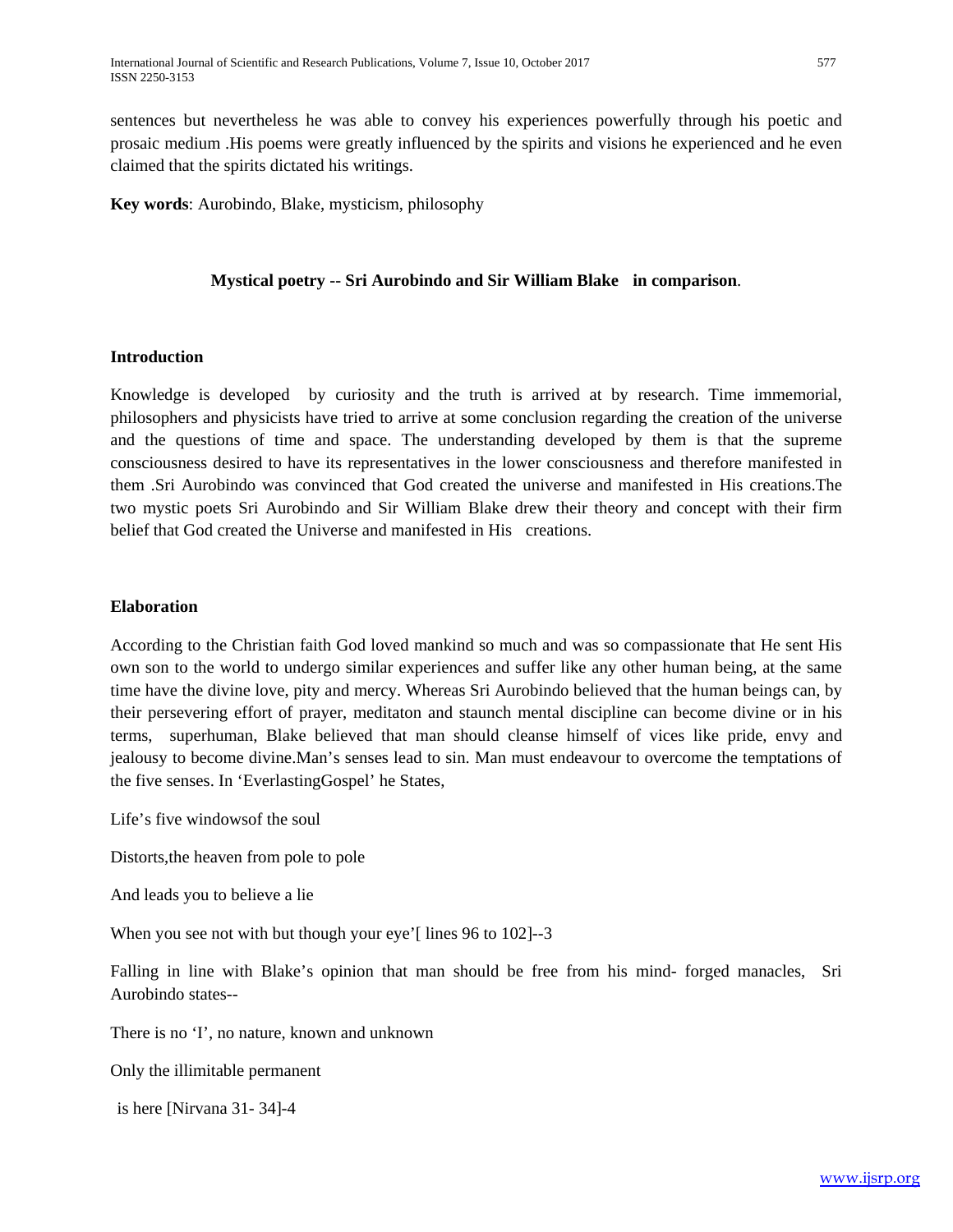He took the divine task of helping others uncover what was hidden within themselves [ie]their higher self .His poems depicted God as the prime mover and dealt with man's relationship with God.This esoteric tradition viewed spirit and matter ,light and darkness time and eternty, above and beneath as complimentary principles both alike rooted in a divine essence.He firmly beleived that we are all co-existent with God and are members of on big family Sri Aurobindo and Sir William Blake had a sacred mission of going beyond their own self and revealing cosmic grandeur. Blake's poetry was unique in encompassing a wide range of deep emotions arousing from the influence of the spirits and visions that visited him

A large number of critics have noted the influence of hindu mythology in Blake's writings.In 1902 Foster Damon claimed that Blake's thinking and writing were in accordance with the Eastern mysticism. In 1947 Frye observed in 'Fearful symmetry' that Blake was one among the European idealists to link his tradition with that of the Indian classics, including his last drawing based on Wilkins' translation of the *Bhagavat Gita*.This influence lead him to state the aphorisms'There is no natural religion' and 'All Religions are same'[1788]-2Blake and Aurobindo were of the opinion that spirit and visions were not cloudy vapours but are organised and minutely articulated beyond all the natural and perishing materials of nature.

Mystic, scholar, poet, sage, journalist,statesman, freedom fighter,-with his subime personality Sri Aurobindo explored the depth of divinity and human consciousness He is called as 'Treasurer of sublime dreams'[Preface by Dilip Kumar Roy].This sage of the great age sought to bring from above a super-consciousness which would guide and control the spiritual life and actions of mankind .He dreamt of a day that will bring together the people of the globe.

The basic phlosophy is given in a wide context which relates to the seen and unseen world.He believed that the harmony of life takes a long time to aquire and more careful study. His insight springs from every world- religion and from many languages. He draws them together elegantly with fascinating cross-references and keen insight into the customs,words and invention of the world's greatest spiritual books .For more than six years he poured forth on the philosophy of Being and Becoming, the acumen of man, nature and God.His writings offer a thorough study on the nature of man's existence and God's presence .and a formation of vast synthesis of knowledge, harmonising world's greatest traditions-Occidental and Oriental.

Blake and Aurobindo were born and brought up in entirelty different cultures and beliefs in diffeent parts of the globe, but they started getting inspired,rather,had visions and spiritual experiences which they expressed mostly in similar ways and at sometimes in different terms .they both strongly believed in their weird experiences and felt that they were dictated by spirits who guided them in their vocation and daily chores of life.These two visionaries have brought out their opinions and firm belief in the development and creation of new human being , prhaps a spiritual superhuman through transcendence and transformation.

Both had a firm conviction that God is manifest in His creations both human and nonhuman ;There is universal self and the world is a very big universal family.If man cleanses himself of all vices the Infnity will in all glory appear to him. Mystical illumintion is something to be deepy felt after evere practise and this experience and can never be passed on or communicated.Transcendence or elevation through mystical experience is a total separation of the human from the Divine .It also expresses the possibiity of attaining God-head.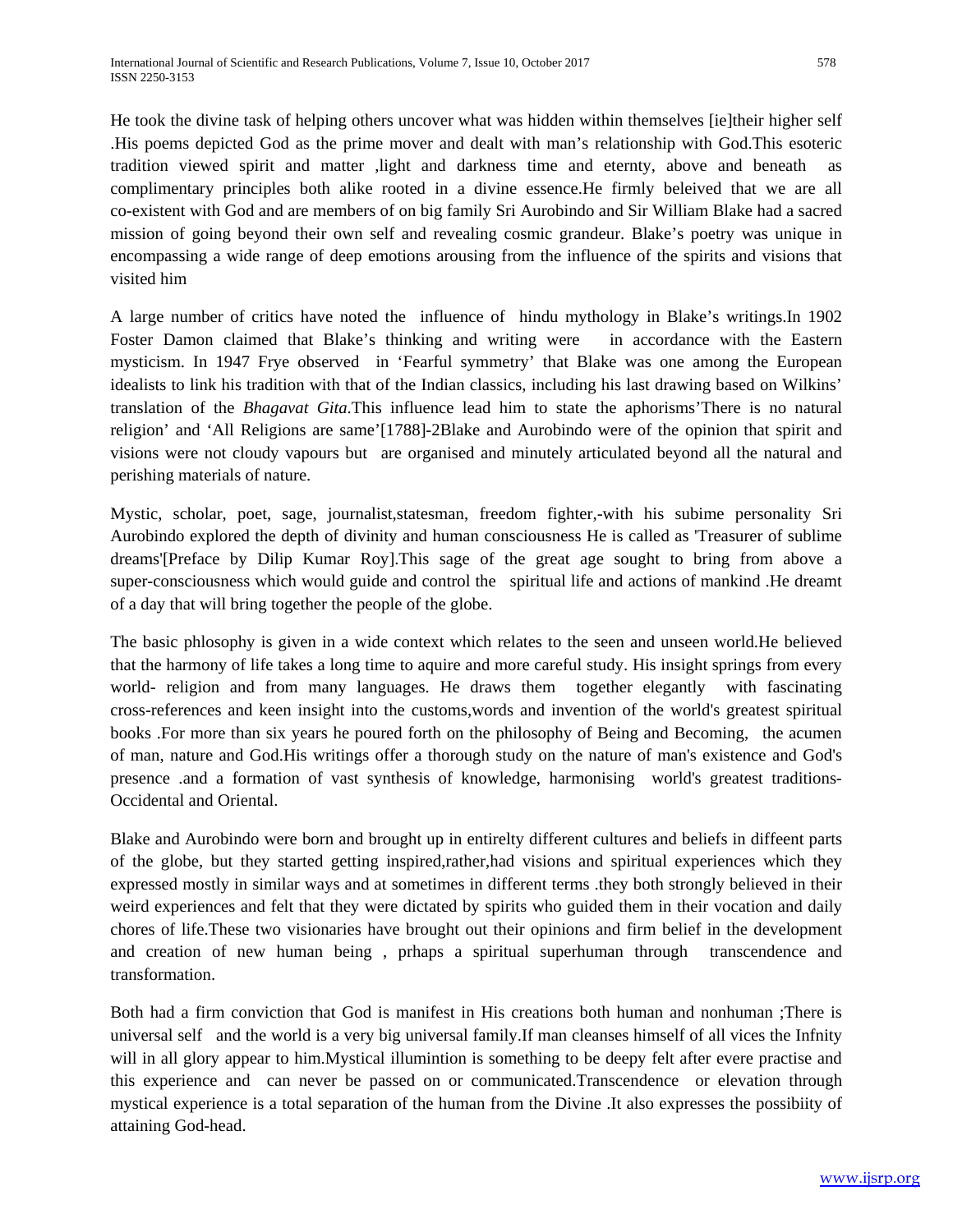Whosoever goes into that transcendent regions to behold the glory of God himself becomes the glory and God . This is the magical charm of mysticism and and that glory transforms the human into divine . To paraphrase Tagore's words They dive down into the ocean of the forms hoping to gain the perfect pearl of the Formless.Enlightenment after a mystic experience makes the soul bath in light which is not bound by space ,and listen to an eternal music and break into a fragrance not borne away by the wind.

According to Aurobindo we must return and seek all sources of life and strength within ourselves. it is the spiritual revolution we see and the material is only its shadow and reflex.To quote the unforgettable and very often quoted lines of Blake;

To see the world in a grain of sand

And Heaven in a wild flower,

Hold infinity in th palm of your hand

And Eternity in an hour'[ from "Auguries of Innocence' 1-5

Sri Aurobindo uses the same phrase in his epic'Savithri'

'Almost she nears what never can be attained

She shuts eternity into an hour

And fills a little soul with the Infinite.'-6

The phrase'an hour into infinity ' conveys the illimitable power which encompasses the cosmos and relieves men of their shackles of death.

His contribution to the society is the philosophy of ascent of man to divinity and the descent of God to Humanity ;and the evolution of supreme consciousness brings the cosmic vision down.To Quote the great epic 'Savithri'-

A cosmic vision a spiritual sense

Feels all the Infinite lodged in the finite form

and seen through the quivering ecstasy of light

Discovers the bright face of the bodiless

in the truths of the moment's soul

Can sip the honey-wine of Eternity [Savithri'- book IV canto X]---7

 The folowing lines from the same text stand testimony and indicate the kind of boon that he aspired for .-

Thy embrace which rends the living knot of pain

This joy, o Lord, in which all creatures breath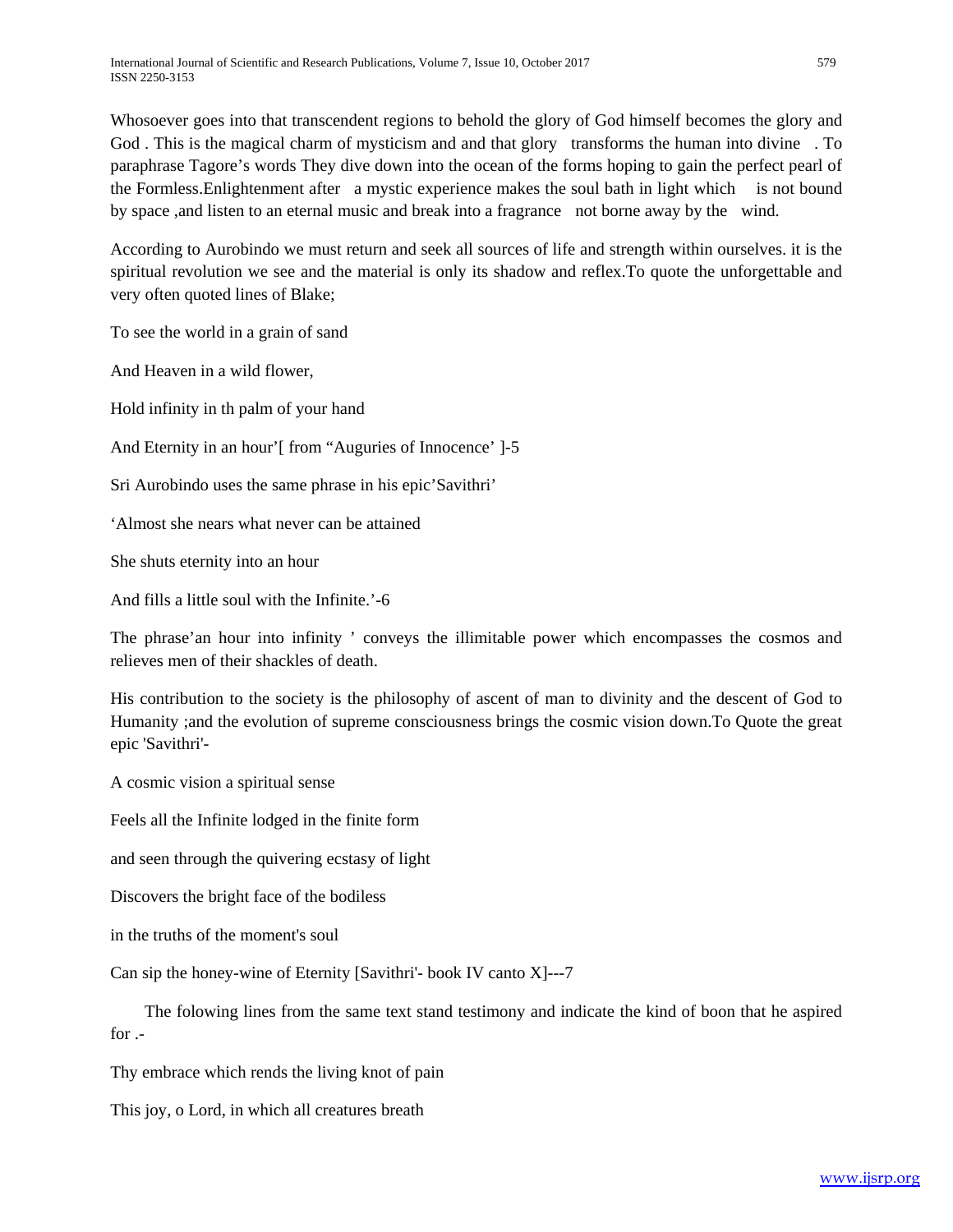Thy magic flowing waters of deep love

Thy sweetness give to me for earth and man.[697]

---8

He believed that man lives mostly by his surface life, mind and body but there is an inner being which aspires for greater beauty ,harmony, power and knowledge.Man has to awaken his inner soul to reach a reality beyond- a spark of the divine fire. The origin of Aurobindo's mysticism can be traced back to his return from abroad to Apollo Bunder in Bombay where a vast calm descended upon him and this calmness remained for a long time. His training under Yogi Lele Maharaj in Baroda was so intense that he achieved the glory of sainthood or Nirvana in three days.

He had great visionary power and experienced hallucinations. He gave a new dimension to the theory of creation and felt that if man cleanses hmself of his wickedness and vice he can reach the god-head and this he called transcendence.Starting from his small poems and ending in the great epic 'Savithri' Aurobindo never failed to mention the co-existence of God along with man ,waiting for man to get ready by cleansing his soul for better purposes and this stage he called being 'superhuman' .His integal yoga and mental discipline led to his arriving at the theory of involution,a furthur step from evolution.

He believed in seeing beyond senses and reaching at a higher vision which enables a man to have imagination beyond human understanding and level .This macro-vision can be explained with a mini-vision of a child holding a small bit of paper placed beneath a small lens which in all probability brings the image of the circle of the sun in miniature on the piece of paper .Therefore Sri Aurobindo concluded that God is manifest in the tiny beings He created.This is the understanding of a the ultimate consciousness and endeavouring to reach the cosmic consciousness.

Mystics hold that there is a deeper and fundamental state of existence beneath the appearances of day -today living. The unity with the higher consciousness is both internal and external, focussing on seeking the truth about one self, one's understanding with the others and reality.The mystical state is the bursting of the soul into the little flame of the divine to mingle with the source.The poetry of sri Aurobindo brings our whole conscious being into relation with the Divine, praying Him to transform our lives into eternal .

He felt that the world is a manifestation of the divine and matter is but a form of the spirit .By his constant effort man can widen and heighten his consciousness and transmute the body appropriately so that it can be a new vehicle of consciousness.'The spiritual aspiration is innate in man;For, he is ,unlike the animal, aware of imperfections and limitationas and feels that there is something to be attained beyond what he now is.' [Life divine 843]-10

Mysticism starts appearing in the small poems starting with 'Who' In which the poet affirms the manifestation of God in His creations and the invisible hand as that of a painter rocking the earth to activate the life. The fine images with fine epithets flow endlessly and bring the colourful images of God .God is in the laugh of a boy and the blush of a girl.The poet questions the unique identity of the personality of the the creator. He wonders,

In the blue of the sky, in the green of the forest

Whose is the hand that has painted the glow?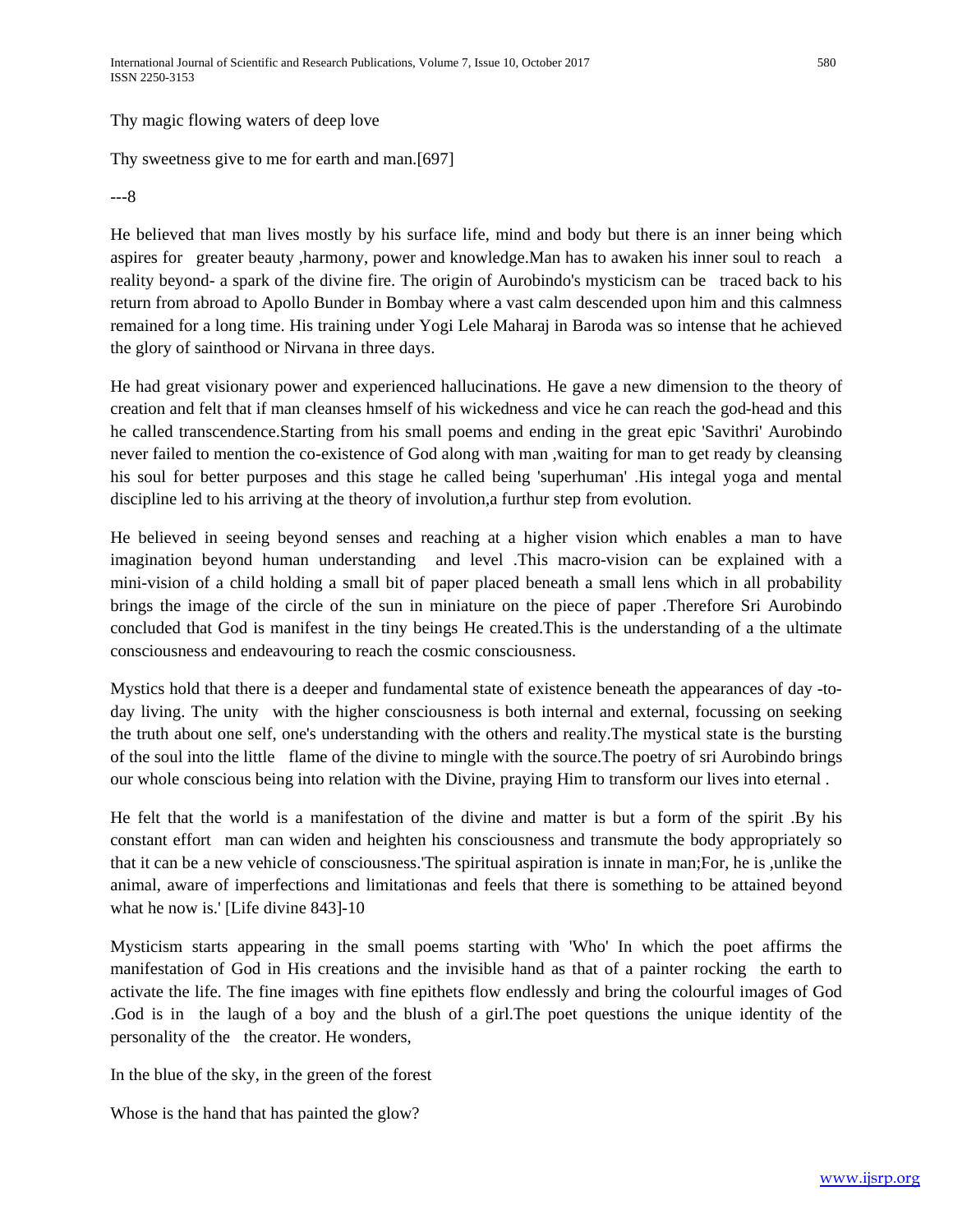when the winds were asleep in the womb of the ether

who was it that roused them and bade them to blow ?[OP Mathur, p 26]---10

in 'The Rose of God' lyric impulse merges with the philosophic, mystic strains and rises to higher potency and even visual beauty. Rose itself is the symbol of divine love and 'Rose of God 'is a prayer for the descent of God's grace- symbolically describing the blossoming of God in the garden of love with bliss, light, power, life and love.Man is but a shadow and his knowledge is like a veil;Man's earthly delight is labouring in the opposite direction, making the rose curled and dry. Man feels dull and disspirited;is unable to differentiat between real knowledge and the dull rut of bookish knowledge. He uses the symbol in his *magnum opus '*Savithri'

Time is personified as a drama or a paegent's dream in the poem'Transformation'. The poet's nerves have been transformed into channels of rapture for the influx of the Supreme.The poem depicts the poet's ecstatic delight of having realised God's presence .He is not the slave of nature any more and is free from the mesh of senses.The comparison between the Infinite and the giant is expressed in the folowing lines-

I have drunk the infinite like the giant's wine' -11

The last three lines of the poem reveal the poet's ecstatic delight -

My soul unhorizoned, widens to measureless height

My body is God's living tool

my spirit a vast sun of deathless light -12

Aurobindo's poems are exercises which he called sadhana for the advent of a new consciousness to cleanse the earth of all evil and usher in, the life divine .As a mystic he knew what he felt not because of any earthly gain but because without the mystical light , life is a blind alley.

In the vast impenetrable universe the human being is a tiny part; he does not know its mysteries.

Impenetrable, a mystery recondite

In the vast plan of which we are part

Its harmonies are discords to our view

Because we know not the great theme they serve [Savithri, 160]--13

Mystic poetry is subtle and suggestive; Mere intellect cannot decipher the meaning or essence. It stirs the deeper inner mind. The mystic visualises the world of a divine reality behind the ordinary world of sense and matter. In 'Hymns to the mystic fire' we find he following lines. ' the doctrine of the mystic recognises an unknowable, timeless and unnameble, behind and above all things, not seizable by the studious pursuit of the intellect'-14 God is manifest in all beings in all creations and sometimes it is difficult for the mystic to separate and identify the human and the divine because 'All is boundless He'[ The unseen infinite'] our vision is His vision and our understanding is His understanding. The poet continues in the same poem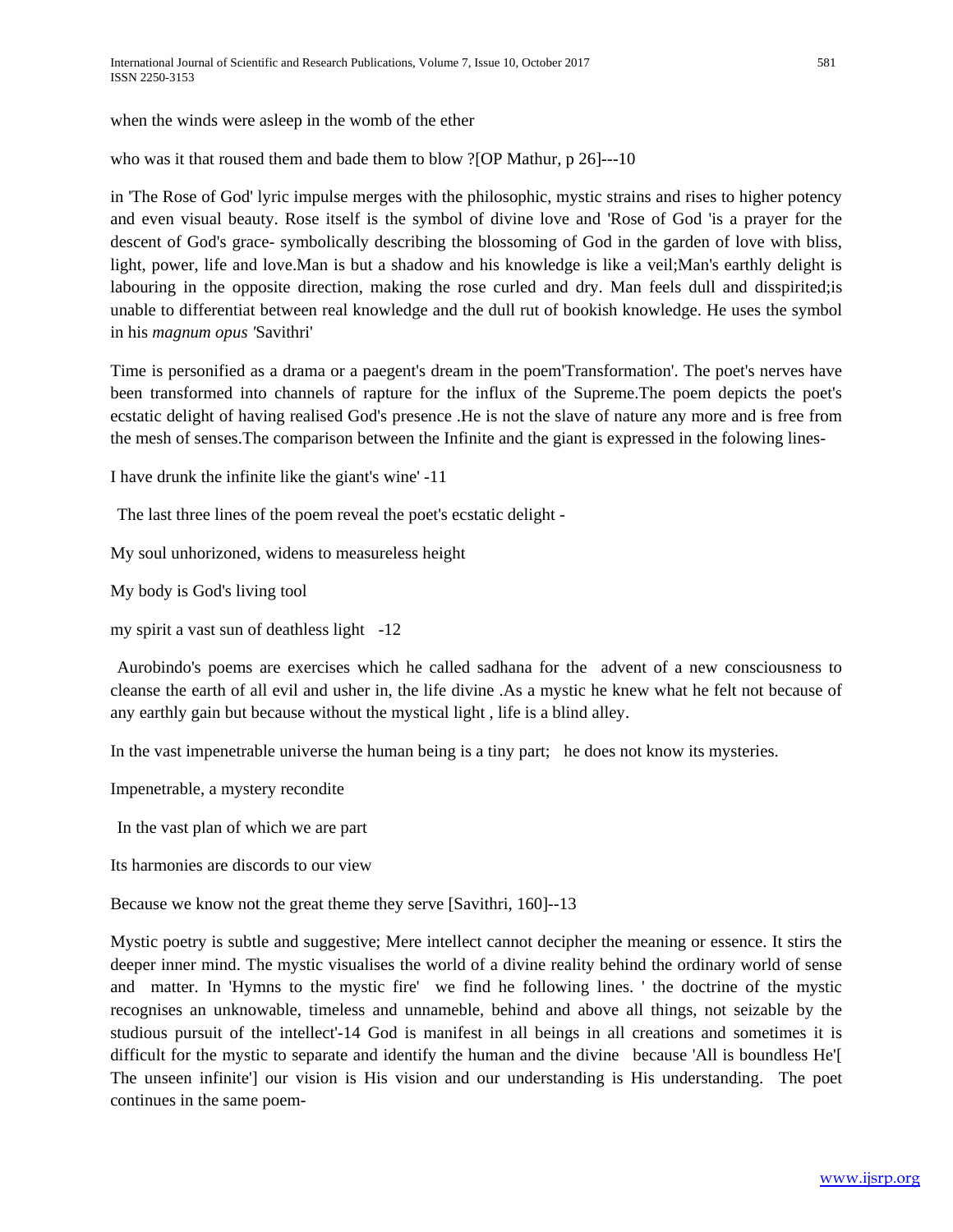In His ray that dazzles our vision everywhere

Our half -closed eyes see the fragment of the One;

Only the eyes of the immortality dare

To look unblinded on the living sun.[Ibid]--15

Aurobindo felt that the world is a real manifestation of the Divine and matter is but a form of the spirit.He also felt that man by his tireless efforts and strong will ,man can widen his consciousness and train the body appropriately so that the renewed physic will be the new vehicle of consciousness. The spiritual aspiration is innate in man .for, he is unlike the animal, aware of imperfections and limitations and feels that there is something to be attained beyond what he now is. [Aurobindo,843]Man is a transitional being .His position is not final.Still there are mental elevations to be climbed purging oneself of negative feelings of anger, jealousy envy , and to mention the Seven deadly sins,to say .Poetry is of a noble quality and sometimes poets are called prophets. According to Aurobindo 'Poetry draws into itself a fuller language of intuitive inspiration, iluminaton or the higher thinking and feeling that is found in the Upanishads and the vedas and the passages of the Gita' [135] as found in the notes on 'Savithri '

In the poem 'Thought the paraclete' the holy spirit rises high and high in the colourful sky 'As some bright archangel in vision' The poet is able to glance the face of the luster, gleaming over the summits of the Timeless Being.'The Blue bird 'is another lyric where the blue bird symbolises the individual soul. It indicates the mind-power or the power of the soul. The symolic fire of the image represents the poet's soul.The bird symbolises a vehicle of God the blue bird transcends worlds .

I am the bird of God in his blue

Divinely high and clear

I sing notes of the sweet and true

for the God and seraph's ear.[16]

The bird soars beyond time and space;The flight is like the flight of the spirit and soul towards heaven . another poem of mystic delight is entitled 'Invitation'.Written in Alipure jail after the vision of Lord Krishna, the poem motivates the readers to undergo rigorous practice to see the Divine .'A God's labour' is Indian in theme.The tendency of the human to spur the Divine because of lack of vison is enumerated ;-

The Truth of truths men fear and deny

The Light of lights they refuse

To ignorant God they lift theit cry

to or a demon-altar choose-17

The poem 'A Tree' stands testimony to Blake's statement 'A fool sees no the same tree as a wise man does'[18] The poet shows the man's soul struggling to reach out to heaven, like the branches of a tree that try to reach out to the sky .The persevering efforts of man by his penance and prayers to reach heavens is nevertheless a truth but how may succeed in their efforts , is very uncertain.To quote a few lines -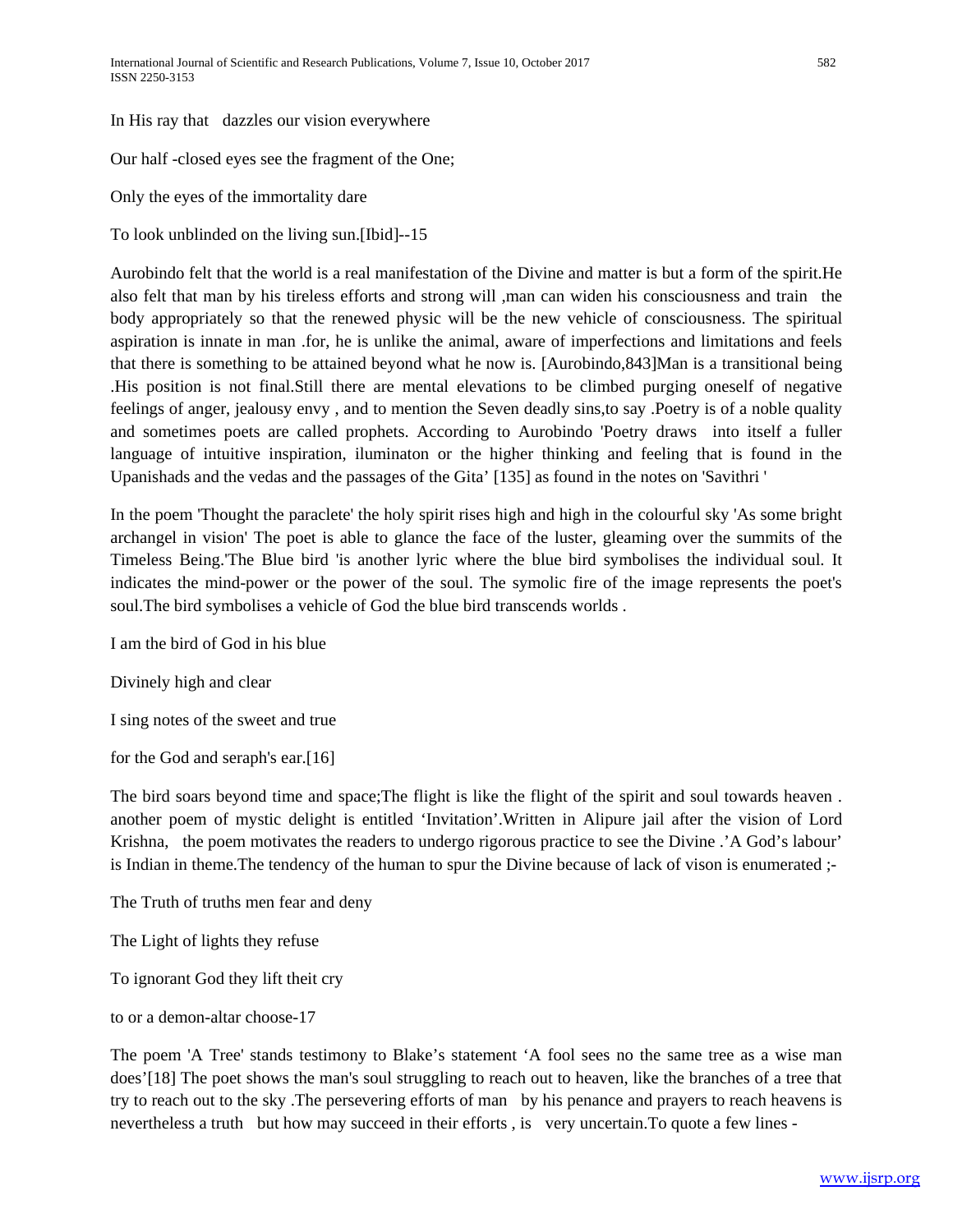A tree beneath the sandy river-beach

Holds up its top-most boughs

Like fingers towars a heaven they cannot reach

Earth-bound, heaven-amorous

This is the soul of man, body and brain

Hungry for reach otther our heavenly flight detain.[lines 42-47] -18

Another poem of mystic delight is 'Invitation' written in Alipore prison.This poem resonates with divine energy. Having had the vision of Bhagavan Vasudeva under the trees and inside the prison, the poet calls for the followers to realise inner freedom and peace. The poem resonantes with inner energy[,ie] soul-force .'

The knowledge of the Divine and the revelation of the spirit are a kind of apotheosis as found in the poem ' Revelation' where the passing glimpse of the Great Almighty is revealed;

Someone leaping from the rocks

past me ran with wind-blown locks

like a startled bright sunrise

Visible to mortal eyes [47]--20

Both Blake and Aurobindo creat a world which allure man from the phenominal world. In the inspired moments there is a tremendous transformation in the individual consciousness and there is a poetic grasp of metaphysical truth . They are inspired by the transcendent power immanent in man ; Inspiration occurs in unusual and exceptional moments.

Blake transcended his own self In his poems'Songs of Innocence' and 'Songs of Experience'He showed mystic leanings in highlighting the manifestation of God in his creations and the diachotomy of desires and wishes of youth is contradicted with the experience and wisdom of oldage. The trend of his imagination is towards the evocation of things without form.The creation of Beings exist in his imagination or in the nebulous kingdom of his dreams. His vision of life is clear and naive.He delights in the physical attributes of nature, its breath and wonders of light and motion., of forms and melody .The essence of all is set forth in the poetic piece entitled 'Divine image' which delineates the spirit of mercy, pity , peace and love.Here his vision of the divine image is that of the spirit which is at once universal and particular.[ie]God and man;

Both the poets had cosmic conciousness. The prime character of the cosmic consciousness is that it is constantly aware of the cosmos ;the life and order of the universe and eternity happens to be the theme of both the poets. Both enlightend the people about the soul of man. Their expanding affections embrace universal man and societal human being. They were endowed with spiritual insight and bright visitations from the inner realm of thought.

They stood out as most illumied minds from which cosmic wisdom sprang.They knew the wonders witin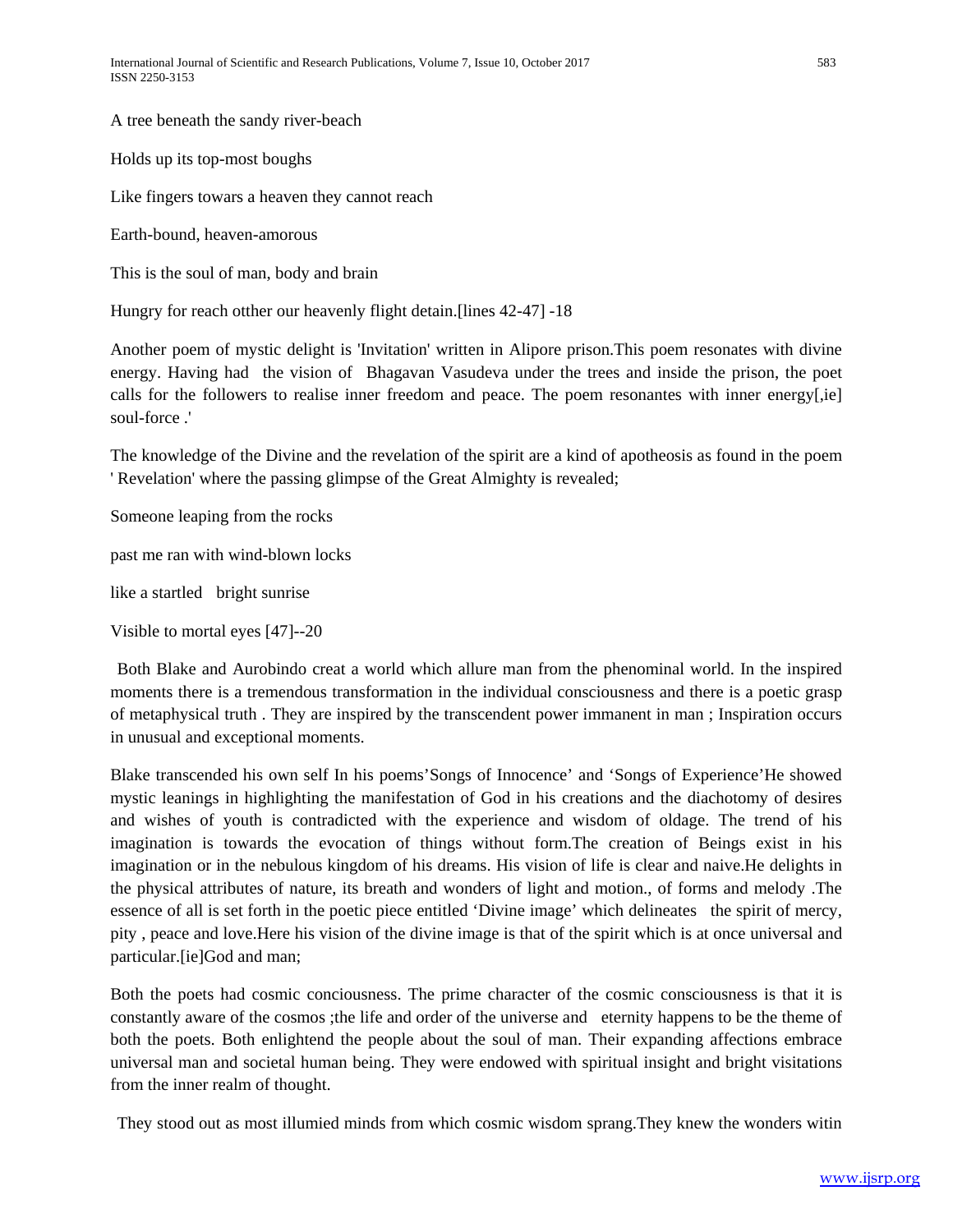human beings and attempted to enlighten them towards looking up to God.Both were involved in politics but their spiritual inclination was more powerful. Both firmly beleived that God does not exist apart from man.They also felt that we are men fallen not from God but from ourselves.Man is a potential collaborator with God.The supramental manifestaton can intervene and change the purblind mind of man with an onrush of the supermind with radiance and knowledge.In this connection Sri Aurobindo was confident that a mind of light would replace the present darkness of erthly ignorance.

The writings of Sri Aurobindo culminate in the epic'Savithri' which he entitled 'A Legend and a Symbol' ,considered as his spiritual autobigraphy. It is based on the story fom the hindu epic Mahabarath. Aurobindo entitled the epic'A legend and a symbol.' The story of Savithri arguing with the Lord of Death to give back the life of Sathyavan, her husband, maybe something unbelievable but as most saints and sages claim it all depends on the mind .In the interplay between man and the Gods it is a prayer, a right request and a rightful demand . The prayer and request are fulfilled because the pleader, for her own cause again is a very pious virtuous woman of no sin It is an incomplete epic of 24000 lines and Aurobindo claimed that he took a break in between when his consciousness was elevated to a higher level each The mutual longing between the human and the divine to reach out to each other is depicted in the following lines;-

A mutual debt binds the man to the Supreme

His nature we must put on as He put on ours

We are the sons of God and must be even as He

His human portion we must grow Divine'['Savithri, [I, 4]---22

One can consider a statue as a statue or some energy depicting the power of God; As when Aurobindo stood transfixed in front of the idol of kali matha and got almost tranmuted in thought. The central theme revolves around the tranformation of man as the consummation of terrestrial evolution and the emergence of supramental race upon the earth. There was a felt vision of transcendental reality, a a consummation of all mystical experience. The following lines of the epic make this evident;-

A key turned in a mystic lock of time ,

but where the silence of the Gods has passed

A greater harmony from the stillness

Surpassed with joy unborn and a sweetness yearning

An ecstacy and a laughter and a cry'[23] time.

.Aurobindo's message to the society is indirectly conveyed through the epic which elaborates the triple prayer from Brahadaranyaka upanishad and which can be everyone's prayer ;-

Lead me from non-Being to Being

From Darkness to light

From death to immortality'[25]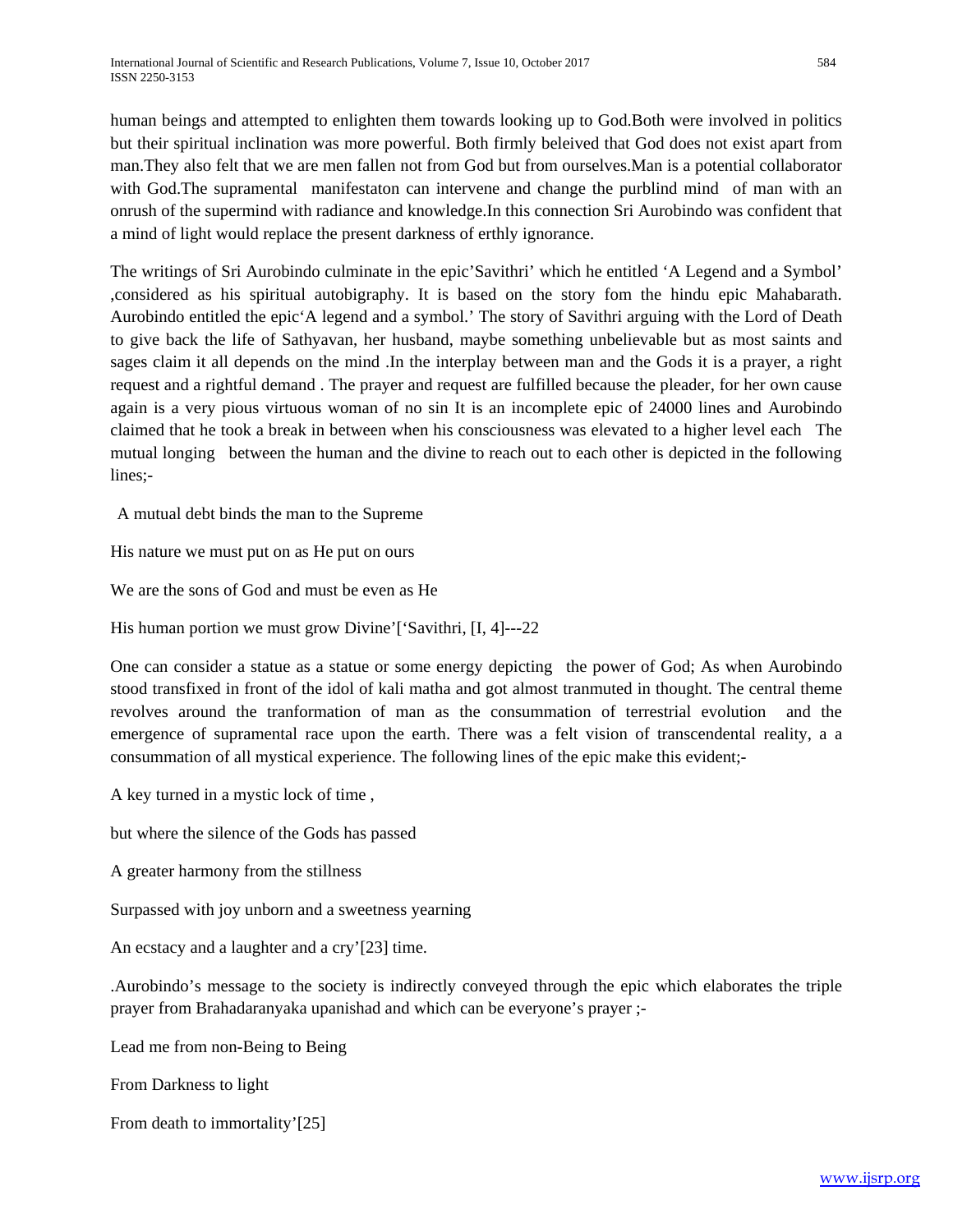understanding mystic poetry is like yogic breathing. such reading and understanding brings the reader close to the writer .

 He claimed it as new dimension of mystical poem and he was not surprised by the time it took for the readers to understand and appreciate. In all acceptance, he stated that it took at least a hundred years for Blake to be understood and appreciated.

 The claim or argument of this article is to emphasize on the similarity of the philosophical and deeply mystical tendencies of Sri. Aurobindo and Sir. william Blake .To sum up the article, Both echo the vedic precepts of the divine wisom of man being led from darknes to light ignorance to wisdom and death to eternal life .

# **References**

- 1. 'Jerusaem 'by Blake
- 2 Everlasting Gospel' by Blake.
- 3'Nirvana' by Aurobindo.
- 4'Auguries of Innocence' by Blake
- References from 5 to 17 all from Aurobindo.
- 5 to 8'Savithri 10 'Lifedivine ' 11'Who12'Transformation.13Ibid,
- 14'Hymns to mystic fire.15.'All is boundless He'
- 16'Blue bird' 17.'A God's Labour'
- 18 'Proverbs of Hell' Blake.
- 19'A Tree'20'A God's labour' 21 'Revelation'22 Evolution-[Poems by Aurobindo.]
- 25 Brahadaranhaka Upanishad.

## **Bibliography**

1 Benz, Ernest-- 'Evolution and christian hope' Trans dobleby & co., 1966.2poems and prophesies , pub Everyman's Library,prints Asia

- 2.Bowra,C.M.-- 'Songs of innocence and Experience'ed., Basingstoke,Macmillan Press1950.
- 3.Brokington, Allen.'Mysticism in poetry on a basis ofexperience' Port Wasington, 1950.
- 4.Brownski--'Wiiliam Blake- A man withour a mask'Penguin Classics., 1944
- 5.Bucke, R.M.'cosmic consciousness',1901.
- 6 Deshponde, 'Perspectives of 'Savithri'pub., Aurobharathi Trust, 2002